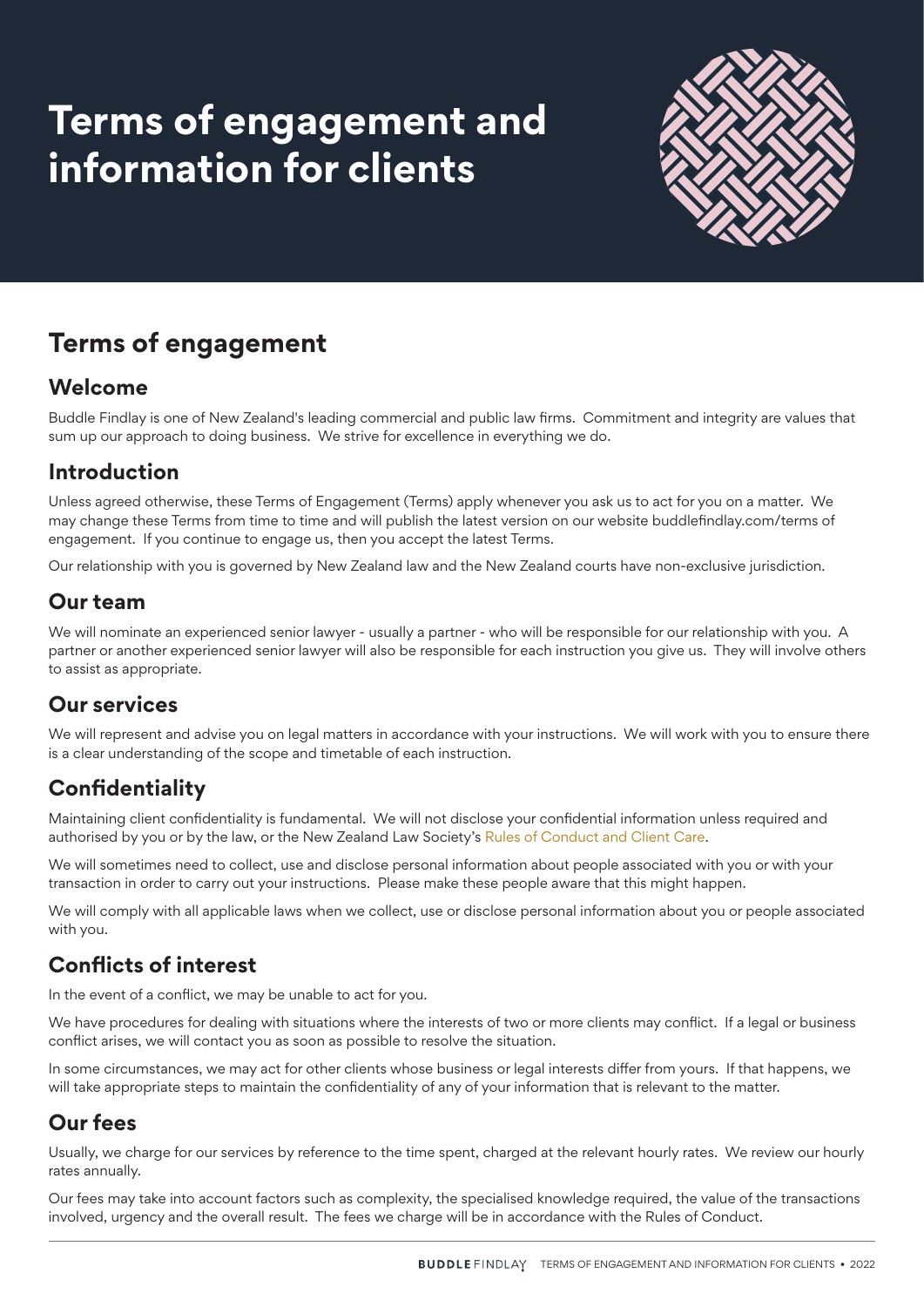#### **Expense recoveries**

We charge a service charge for general office services. This charge is normally 2.5% of the fee for our legal services, and covers costs such as routine photocopying, phone calls, postage and couriers.

#### **Fees estimates**

We are able to work with our clients to manage the cost of our services. We can provide estimates on request and can report to you on progress against such estimates. In some circumstances, it may be possible to provide a fixed quote. Please talk to the lawyer handling your instruction.

#### **Mid-Town Agency Services Limited (MTA)**

MTA is a special-purpose company that is related to Buddle Findlay and does certain work (for example, database searches, registration and certification) on behalf of our clients. You will be charged an MTA administration fee if you use this service.

#### **Disbursements**

We will charge you for any external disbursements including travel and accommodation costs, fees for experts, witnesses and others we engage on your behalf and external charges such as the fees charged by government or other agencies for the work carried out for you by us or MTA.

#### **GST (Goods & Services Tax)**

We charge GST at the rate required by law. Our stated hourly rates and any cost estimates exclude GST unless otherwise expressly stated.

#### **Overseas withholding tax**

If you are required by law to make a deduction for any tax, levy, duty or other similar charges outside New Zealand from any amount payable to us, the amount payable shall be the amount of any such deduction PLUS the payment that would have been due if no deduction had been required. You must also provide us (on our request) reasonable documentation to verify the amount of any tax, levy, duty or other similar charges withheld and paid to a tax authority.

#### **Invoices and payments**

We will usually send you an invoice each month and when a matter is concluded. Our invoices are payable within 14 days of the date of the invoice.

You are liable to pay our invoices whether or not you expect someone else to reimburse you and whether or not you receive that reimbursement.

If an invoice is not paid, we may choose not to do any further work and retain custody of your file until we are paid in full or alternative arrangements are made. We may also charge interest at a rate of no more than 5% per annum above our principal banker's usual commercial overdraft rate on any amount outstanding one month after the date of the invoice.

#### **Trust account**

We have a trust account to hold funds we receive from clients (except funds received as payment of our invoices). If we hold significant funds on your behalf we will normally deposit those funds in an interest bearing bank account. In that case we will need to obtain your IRD number and we will charge an administration fee of 6% of the gross interest earned.

We may deduct from any funds held on your behalf in our trust account any fees, expenses or disbursements for which we have provided an invoice.

#### **Our monitoring obligations**

We are obliged to comply with all laws applicable to us in all jurisdictions, including (but not limited to):

- Anti-money laundering and countering financing of terrorism laws; and
- Laws relating to tax and client reporting and withholdings.

We may be required to undertake customer due diligence on you, persons acting on your behalf and other relevant persons such as beneficial owners and controlling persons. We may not be able to begin acting, or to continue acting, for you until this is completed.

To ensure our compliance and yours, we may be required to provide information about you, persons acting on your behalf or other relevant persons to government agencies. There may be circumstances where we are not able to tell you or such persons if we do provide information.

Please ensure that you and/or any of the persons described previously are aware of and consent to this. It is important to ensure that all information provided to us is accurate. If the information required is not provided or considered by us to be potentially inaccurate, misleading, or in contravention of any law, we may terminate or refuse to enter into an engagement.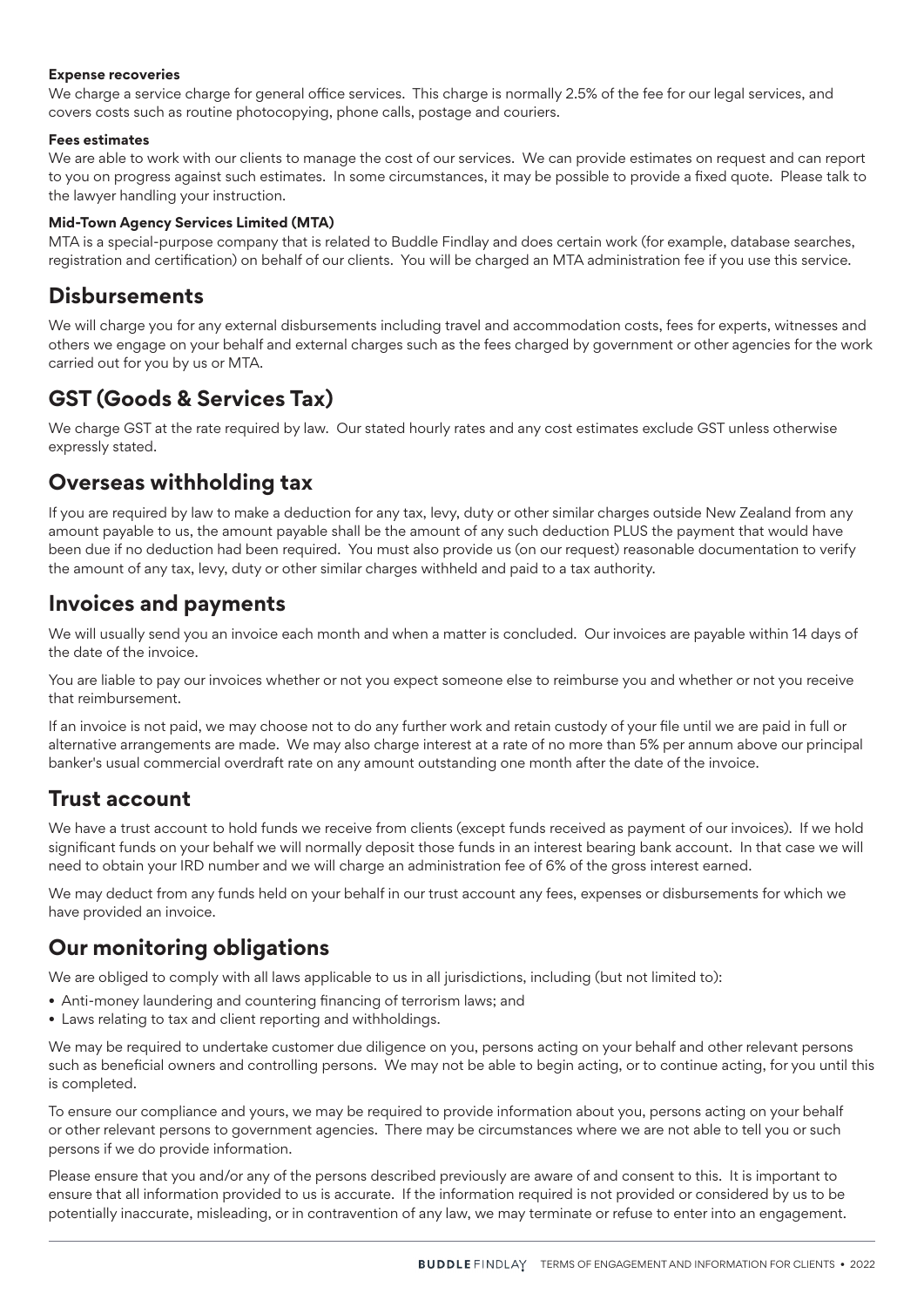### **Electronic communications**

We may communicate with you and others by electronic means, unless you instruct us not to. Electronic communications may be intercepted or corrupted. We do not accept responsibility for the corruption of an electronic communication and will not be liable for any connected damage or loss.

#### **Use of external records**

In providing our services to you, we may rely on information provided to us by third parties (eg government agencies, public registries, witnesses or experts). If the information provided by such sources is inaccurate or incomplete, we do not accept responsibility for any such errors or omissions and will not be liable for any connected damage or loss.

#### **Files and documents**

#### **File retention**

Usually, we will retain your files in electronic format only, unless there is a compelling need to retain a physical record. We have procedures for destroying our files when an appropriate time has elapsed after a matter has concluded. Other arrangements can be made if you prefer.

#### **Intellectual property**

We retain all ownership rights in all intellectual property of any kind created by us for you. You may not reproduce our intellectual property or provide it to a third party without our express consent.

#### **Uplifting of files**

If our engagement is terminated, we may retain copies of documents or records that are delivered to you or another lawyer.

#### **Termination**

You may terminate our engagement at any time. We may terminate the engagement in any of the circumstances set out in the Rules of Conduct.

If our engagement is terminated you must pay all fees for work done and other charges incurred up to the date of termination.

#### **Limitation of liability**

To the extent permitted by law, our total liability to you (or any other person) in connection with any matter (or series of related matters) on which you engage us is limited to the greater of:

- The amount available to be paid out under any relevant insurance held by us up to a maximum of NZ\$20,000,000 or
- The greater of
	- NZ\$2,000,000 and
	- Five times the amount of our applicable fee (excluding our service charge, disbursements and GST).

This limitation applies to liability of all kinds, whether in contract, tort (including negligence), equity, statute or otherwise). October 2019



## **Information for clients**

#### **Introduction**

Set out below is the information required by the Rules of Conduct and Client Care for Lawyers of the New Zealand Law Society (Rules of Conduct).

#### **Fees**

The basis on which fees will be charged is set out in the *Our fees* section of our Terms of Engagement. Please talk to the lawyer responsible for your instructions regarding charge-out rates, fee estimates and other fee-related information.

When payment of fees is to be made is set out in the Invoices and Payments section of our Terms of Engagement. Our Terms of Engagement can be found on our website.